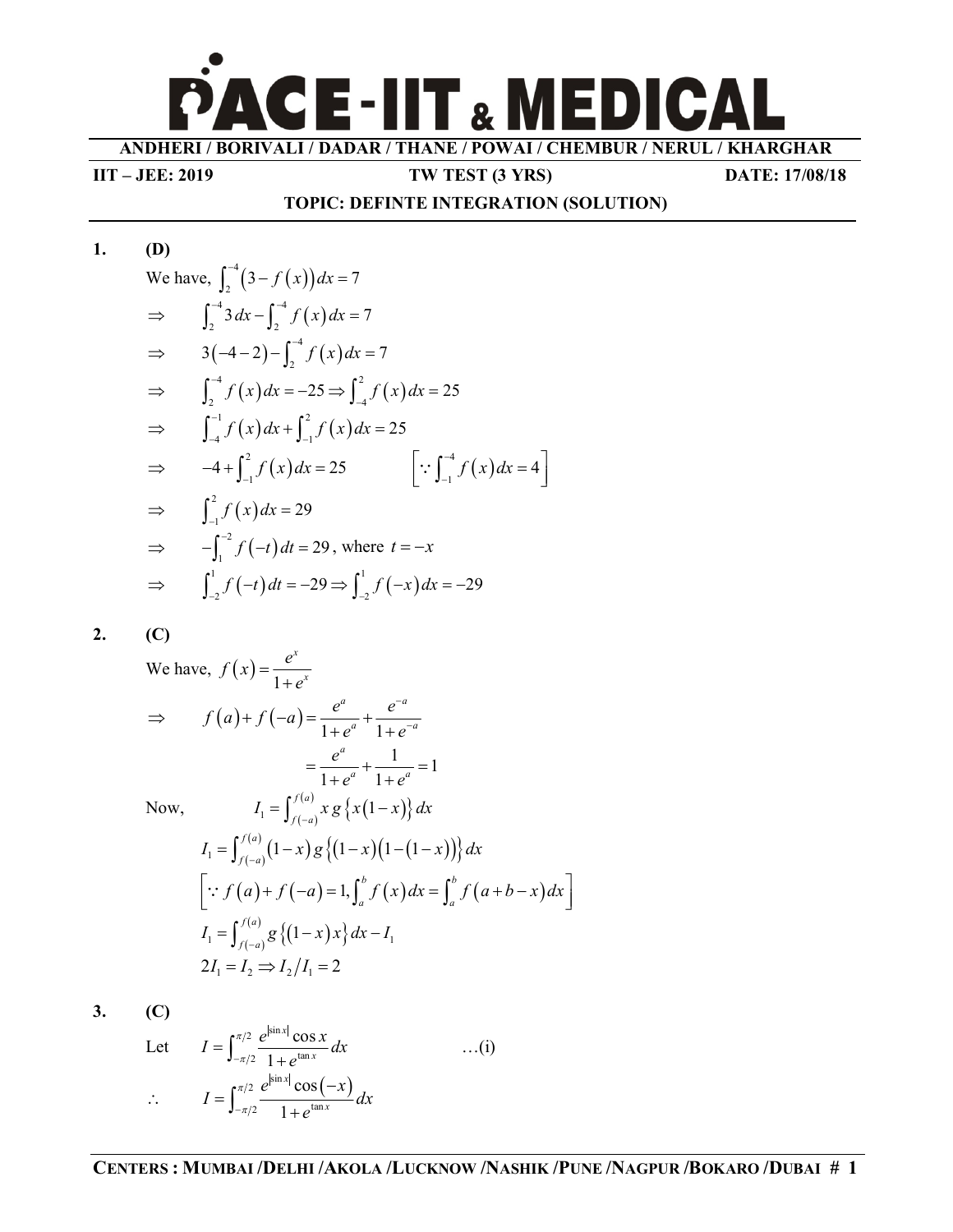$$
= \int_{-\pi/2}^{\pi/2} \frac{e^{|\sin x|} \cos x}{1 + e^{-\tan x}} dx
$$
 ... (ii)

On adding eqs.(i) and (ii) we get

$$
\Rightarrow 2I = \int_{-\pi/2}^{\pi/2} \left( \frac{e^{|\sin x|} \cos x}{1 + e^{\tan x}} + \frac{e^{|\sin x|} \cos x}{1 + e^{-\tan x}} \right) dx
$$
  

$$
\Rightarrow 2I = \int_{-\pi/2}^{\pi/2} e^{|\sin x|} \cos x \, dx = 2I = 2 \int_{0}^{\pi/2} e^{|\sin x|} \cos x \, dx
$$
  

$$
\Rightarrow I = \int_{0}^{\pi/2} e^{\sin x} \cos x \, dx = \left[ e^{\sin x} \right]_{0}^{\pi/2} = e - 1
$$

**4. (C)**

Given, 
$$
f(x) = \begin{cases} e^{\cos x} \sin x, & \text{for } |x| \le 2 \\ 2, & \text{otherwise} \end{cases}
$$
  
\n
$$
\therefore \qquad \int_{-2}^{3} f(x) dx = \int_{-2}^{2} f(x) dx + \int_{2}^{3} f(x) dx
$$
\n
$$
= \int_{-2}^{2} e^{\cos x} \sin x dx + \int_{2}^{3} 2 dx
$$
\n
$$
= 0 + 2[x]_{2}^{3} \quad [\because e^{\cos x} \sin x \text{ is an odd function}]
$$
\n
$$
= 2[3 - 2] = 2
$$

**5. (C)**

Let 
$$
I = \int_{-\pi}^{\pi} \frac{\cos^2 x}{1 + a^x} dx
$$
 ... (i)  

$$
= \int_{-\pi}^{\pi} \frac{\cos^2 (-x)}{1 + a^{-x}} dx = \int_{-\pi}^{\pi} \frac{a^x}{1 + a^x} \cos^2 x dx
$$
 ... (ii)  
On adding Eqs. (i) and (ii) we get

On adding Eqs. (i) and (ii), we get

$$
2I = \int_{-\pi}^{\pi} \left( \frac{1 + a^x}{1 + a^x} \right) \cos^2 x \, dx
$$
  
=  $\int_{-\pi}^{\pi} \cos^2 x \, dx = 2 \int_{0}^{\pi} \cos^2 x \, dx$   
=  $2 \int_{0}^{\pi} \frac{1 + \cos 2x}{2} \, dx = \int_{0}^{\pi} (1 + \cos 2x) \, dx$   
=  $\left[ x + \frac{\sin 2x}{2} \right]_{0}^{\pi} = \pi \Rightarrow I = \frac{\pi}{2}$ 

**6. (C)**

Let

Let 
$$
I = \int_0^{\pi} \frac{x}{1 + \cos \alpha \sin x} dx \qquad \dots (i)
$$

$$
\Rightarrow \qquad I = \int_0^{\pi} \frac{\pi - x}{1 + \cos \alpha \sin (\pi - x)} dx
$$

$$
\Rightarrow I = \int_0^{\pi} \frac{\pi - x}{1 + \cos \alpha \sin x} dx \qquad \dots (ii)
$$
  
On adding Eqs. (i) and (ii), we get  

$$
2I = \pi \int_0^{\pi} \frac{dx}{1 + \cos \alpha \sin x}
$$

$$
\Rightarrow 2I = \pi \int_0^{\pi} \frac{\sec^2 x/2}{1 + \tan^2 x/2 + 2\cos \alpha \tan x/2} dx
$$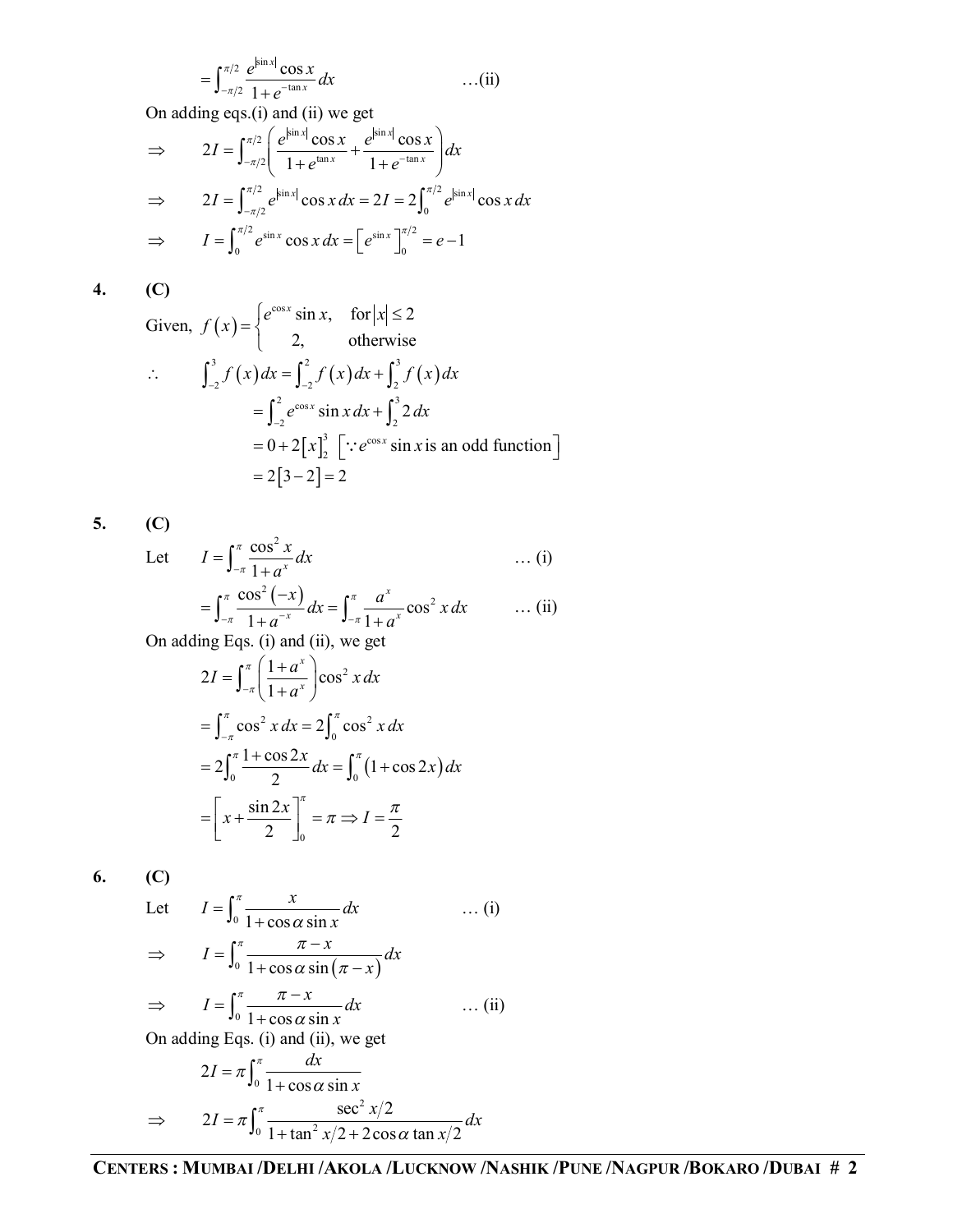Put 
$$
\tan \frac{x}{2} = t \Rightarrow \sec^2 \frac{x}{2} dx = 2 dt
$$
  
\n
$$
\therefore \qquad 2I = \pi \int_0^\infty \frac{2dt}{1 + t^2 + 2t \cos \alpha}
$$
\n
$$
\Rightarrow \qquad I = \pi \int_0^\infty \frac{dt}{(t + \cos \alpha)^2 + \sin^2 \alpha}
$$
\n
$$
= \frac{\pi}{\sin \alpha} \left[ \tan^{-1} \left( \frac{t \cos \alpha}{\sin \alpha} \right) \right]_0^\infty
$$

$$
7. (C)
$$

Let 
$$
I = \int_{-2}^{0} [x^3 + 3x^2 + 3x + 3(x+1)\cos(x+1)] dx
$$
  
\n
$$
= \int_{-2}^{0} [(x+1)^3 + 2 + (x+1)\cos(x+1)] dx
$$
\nPut  $x+1 = t \Rightarrow dx = dt$   
\n $\therefore$   $I = \int_{-1}^{1} [t^3 + 2 + t \cos t] dt$   
\n
$$
= \int_{-1}^{1} t^3 dt + 2 \int_{-1}^{1} dt + \int_{-1}^{1} t \cos t dt
$$
  
\n
$$
= 0 + 2.2[x]_{0}^{1} + 0 \qquad [\because t^3, t \cos t \text{ are odd function}]
$$
  
\n
$$
= 4
$$

**8. (D)**

Let 
$$
f(x) = \frac{x^7 - 3x^5 + 7x^3 - x}{\cos^2 x}
$$
  
\nNow,  $f(-x) = -f(x)$ . So,  $\int_{-1}^{1} f(x) dx = 0$   
\nLet  $g(x) = \cos^{-1} x$ , then  
\n $I_1 = \int_{-1}^{1} \cos^{-1} x dx = \int_{-1}^{1} \cos^{-1} (-x) dx$   
\n $= \int_{-1}^{1} (\pi - \cos^{-1} x) dx = 2\pi - I_1$   
\nThus,  $I = I_1 = \pi$ 

**9. (D)**

For 
$$
0 < x < 1
$$
, we have  $\frac{1}{2}x^2 < x^2 < x$   
\n $\Rightarrow -x^2 > -x \Rightarrow e^{-x^2} > e^{-x}$   
\nHence,  $\int_0^1 e^{-x^2} \cos^2 x \, dx > \int_0^1 e^{-x^2} \cos^2 x \, dx$   
\nAlso,  $\cos^2 x \le 1$   
\nTherefore,  $\int_0^1 e^{-x^2} \cos^2 x \, dx \le \int_0^1 e^{-x^2} \, dx < \int_0^1 e^{-x^2/2} \, dx$   
\n $\therefore I = I_4$ 

## **10. (ABC)**

Let 
$$
I = \int_{a}^{b} \frac{f(x)}{f(x) + f(a+b-x)} dx
$$
 ... (i)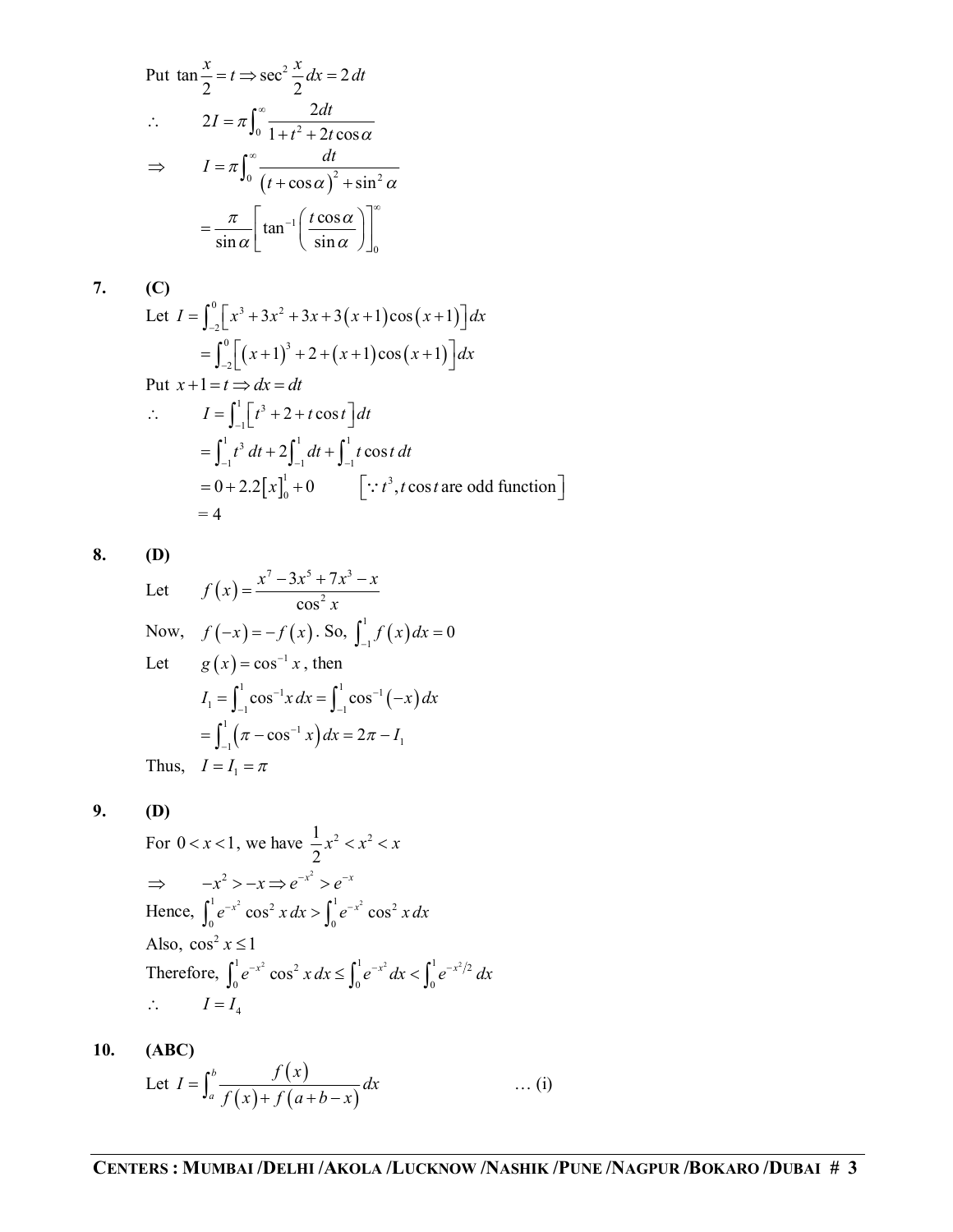$$
\therefore \qquad I = \int_a^b \frac{f(a+b-x)}{f(a+b-x) + f(a+b-(a+b-x))} dx
$$

$$
= \int_a^b \frac{f(a+b-x)}{f(x) + f(a+b-x)} dx \qquad \qquad \dots \text{ (ii)}
$$

On adding Eqs., (i) and (ii), we get

$$
2I = \int_a^b 1 dx \Rightarrow 2I = \left[x\right]_a^b \Rightarrow 2I = b - a \Rightarrow I = \frac{b - a}{2}
$$

Hence, option (ABC) satisfy the above condition

# **11. (ABD)**

We have 
$$
f(2-x) = f(2+x)
$$
,  $f(4-x) = f(4+x)$  or  
\n $f(4+x) = f(4-x) = f(2+(2-x)) = f(2-(2-x)) = f(x)$   
\nThus the period of  $f(x)$  is 4,  
\n
$$
\int_0^{50} f(x) dx = \int_0^{45} f(x) dx + \int_{48}^{50} f(x) dx = 12 \int_0^4 f(x) dx + \int_0^2 f(x) dx
$$
\n[In second integral, replacing x by  $x + 48$  and then using  $f(x) = f(x+48)$ ]  
\n
$$
= 12 \left[ \int_0^2 f(x) dx + \int_0^2 f(4-x) dx \right] + 5
$$
\n
$$
= 12 \left[ \int_0^2 f(x) dx + \int_0^2 f(4-x) dx \right] + 5
$$
\n
$$
= 24 \int_0^2 f(x) dx + 5 = 24 \times 5 + 5 = 125
$$
\nAlso, 
$$
\int_{-4}^{46} f(x) dx = \int_{-4}^{-2} f(x) dx + \int_{-2}^{-2+48} f(x) dx
$$
\n
$$
= \int_0^2 f(x+4) dx + 12 \int_0^4 f(x) dx
$$
\n
$$
= \int_0^2 f(x) dx + 24 \int_0^2 f(x) dx
$$
\n
$$
= 5 + 24 \times 5 = 125
$$
\nAgain, 
$$
\int_2^{52} f(x) dx = \int_2^4 f(x) dx + \int_4^{4+48} f(x) dx
$$
\n
$$
= \int_2^2 f(4-x) dx + 12 \int_0^4 f(x) dx
$$
\n
$$
= \int_0^2 f(4+x) dx + 24 \int_0^2 f(x) dx
$$
\n
$$
= \int_0^2 f(4+x) dx + 24 \int_0^2 f(x) dx
$$
\n
$$
= \int_0^2 f(x) dx + 24 \int_0^4 f(x) dx
$$
\n
$$
= \int_0^2 f(x) dx + \int_3^{3+48} f(x) dx
$$
\n
$$
= \int_0^2 f(x) dx + 24 \int_0^4 f(x) dx
$$
\n<math display="block</p>

**12. (B)**

## **13. (C)**

Solution

$$
f(x) = \sin x + \sin x \int_{-\pi/2}^{\pi/2} f(t) dt + \cos x \int_{-\pi/2}^{\pi/2} t f(t) dt
$$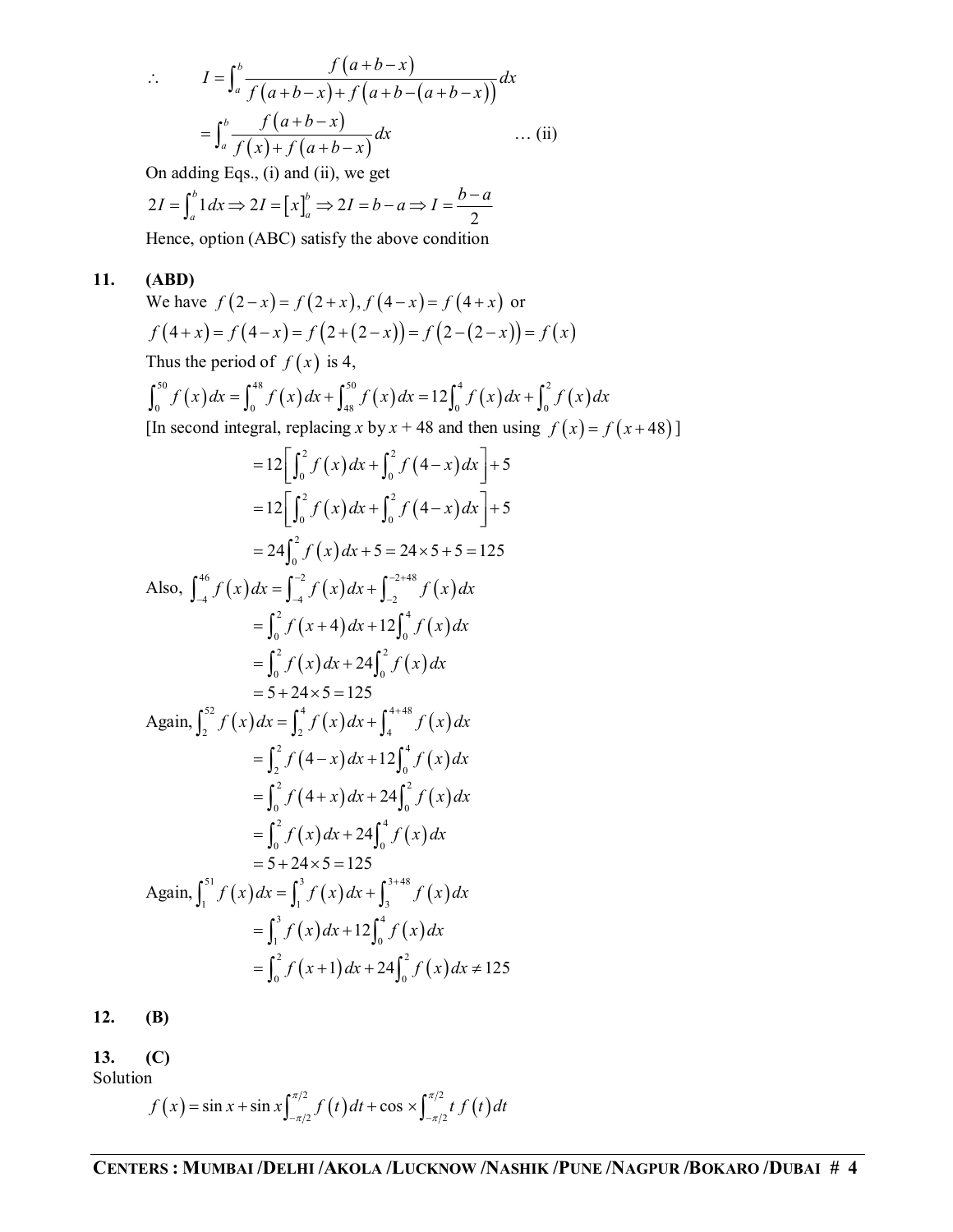$$
= \sin x (1 + \int_{-\pi/2}^{\pi/2} f(t) dt) + \cos x \int_{-\pi/2}^{\pi/2} f(t) dt
$$
  
\n
$$
= A \sin x + B \cos x
$$
  
\nThus,  $A = 1 + \int_{-\pi/2}^{\pi/2} f(t) dt = 1 + \int_{-\pi/2}^{\pi/2} (A \sin t + B \cos t) dt$   
\n
$$
= 1 + A \int_{-\pi/2}^{\pi/2} \sin t dt + B \int_{-\pi/2}^{\pi/2} \cos t dt
$$
  
\n
$$
= 1 + A \times 0 + 2B \int_{0}^{\pi/2} \cos t dt = 1 + 2B [\sin t]_{0}^{\pi/2}
$$
  
\n $\therefore$   $A = 1 + 2B$  ... (i)  
\n $B = \int_{-\pi/2}^{\pi/2} f(t) dt = \int_{-\pi/2}^{\pi/2} t (A \sin t + B \cos t) dt$   
\n
$$
= A \int_{-\pi/2}^{\pi/2} t \sin t dt + B \int_{-\pi/2}^{\pi/2} t \cos t dt
$$
  
\n
$$
= 2A \int_{0}^{\pi/2} t \sin t dt + 0 = 2A[-t \cos t + \sin t]_{0}^{\pi/2}
$$
  
\n $\therefore$   $B = 2A$   
\nFrom Eqs. (i) and (ii), we get  
\n $A = -\frac{1}{3}$  and  $B = -\frac{2}{3}$   
\n $\therefore$   $f(x) = -\frac{1}{3} (\sin x + 2 \cos x)$   
\nNow,  $f(x) = -\frac{1}{3} (\sin x + 2 \cos x)$   
\n
$$
= \frac{-\sqrt{5}}{3} \sin (x + \tan^{-1} 2) = \frac{-\sqrt{5}}{3} \cos (x - \tan^{-1} \frac{1}{2})
$$
  
\nThus, the range of  $f(x)$  is  $\left[\frac{-\sqrt{5}}{3}, \frac{\sqrt{5}}{3}\right]$   
\n $\therefore f(x)$  is invertible, if  
\n $-\pi \le x - \tan^{-1} \frac{1}{2} \le 0$   
\n $\Rightarrow -\frac{\pi}{2} - \$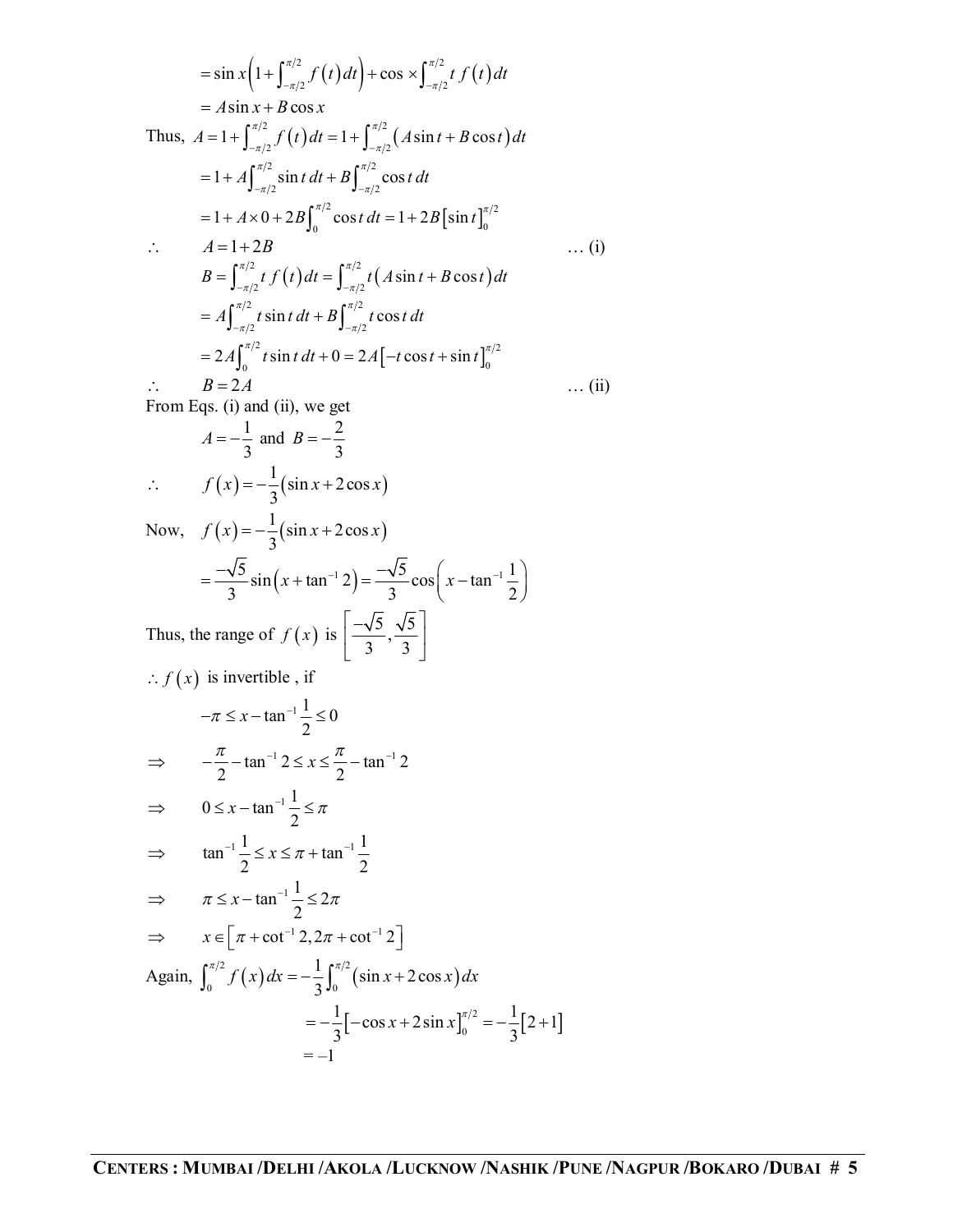**14. (B)**

 $f(x)$  is an odd function. Thus,

$$
f(x) = -f(-x); \phi(-x) = \int_a^{-x} f(t) dt
$$
  
Put  $t = -y$   

$$
\therefore \phi(-x) = \int_{-a}^{x} f(-t)(-dt) = \int_{-a}^{x} f(t) dt
$$

$$
= \int_{-a}^{a} f(t) dt + \int_{a}^{x} f(t) dt = 0 + \int_{a}^{x} f(t) dt = \phi x
$$

### **15. (D)**

If  $f(x)$  is an even function, then

$$
\phi(-x) = -\int_{-a}^{x} f(t) dt = -\int_{-a}^{a} f(t) dt - \int_{a}^{x} f(t) dt
$$
  
= -2\int\_{0}^{a} f(t) dt = \int\_{a}^{x} f(t) dt \quad [as \ f(x) is an even function]  
Now,  $\int_{0}^{a} f(t) dt = 0 \Rightarrow \phi(-x) = -\int_{a}^{x} f(t) dt = -f(x)$ 

## **16. (5)**

We have,  $f(2x) = 3f(x)$  ...(i) And  $\int_0^1 f(x)$  $\int_0^{\infty} f(x) dx = 1$  ... (ii)

From Eqs. (i) and (ii), we get 
$$
\frac{1}{3} \int_0^1 f(2x) dx = 1
$$
  
\nPut  $2x = t \implies 2dx = dt$   
\nThen,  $\frac{1}{6} \int_0^2 f(t) dt = 1 \implies \int_0^2 f(t) dt = 6$   
\n $\implies \int_0^1 f(t) dt + \int_1^2 f(t) dt = 6 \implies \int_1^2 f(t) dt = 6 - \int_0^1 f(t) dt$   
\n $\implies \int_1^2 f(t) dt = 6 - 1 \implies \int_1^2 f(t) dt = 5$ 

**17. (4)** 

$$
I_1 = \int_0^1 x^{1004} (1-x)^{1004} dx
$$
  
\n
$$
= 2 \int_0^{1/2} x^{1004} (1-x^{2010})^{1004} dx
$$
  
\nNow,  $I_2 = \int_0^1 x^{1004} (1-x^{2010})^{1004} dx$   
\nPut  $x^{1005} = t$  or  $1005 x^{1004} dx = dt$   
\n
$$
\therefore I_2 = \frac{1}{1005} \int_0^1 (t(2-t))^{1004} dt
$$
  
\n
$$
= \frac{1}{1005} \int_0^1 (t(x-t))^{1004} dt = \frac{1}{1005} \int_0^1 t^{1004} (2-t)^{1004} dt
$$
  
\nNow put  $t = 2y$  or  $dt = 2dy$ 

$$
I_2 = \frac{1}{1005} \int_0^{1/2} (2y)^{1004} (2 - 2y)^{1004} 2dy
$$
  
= 
$$
\frac{1}{1005} 2.2^{1004} . 2^{1004} \int_0^{1/2} y^{1004} (1 - y)^{1004} dy
$$
  
= 
$$
\frac{1}{1005} . 2^{2009} \int_0^{1/2} y^{1004} (1 - y)^{1004} dy
$$